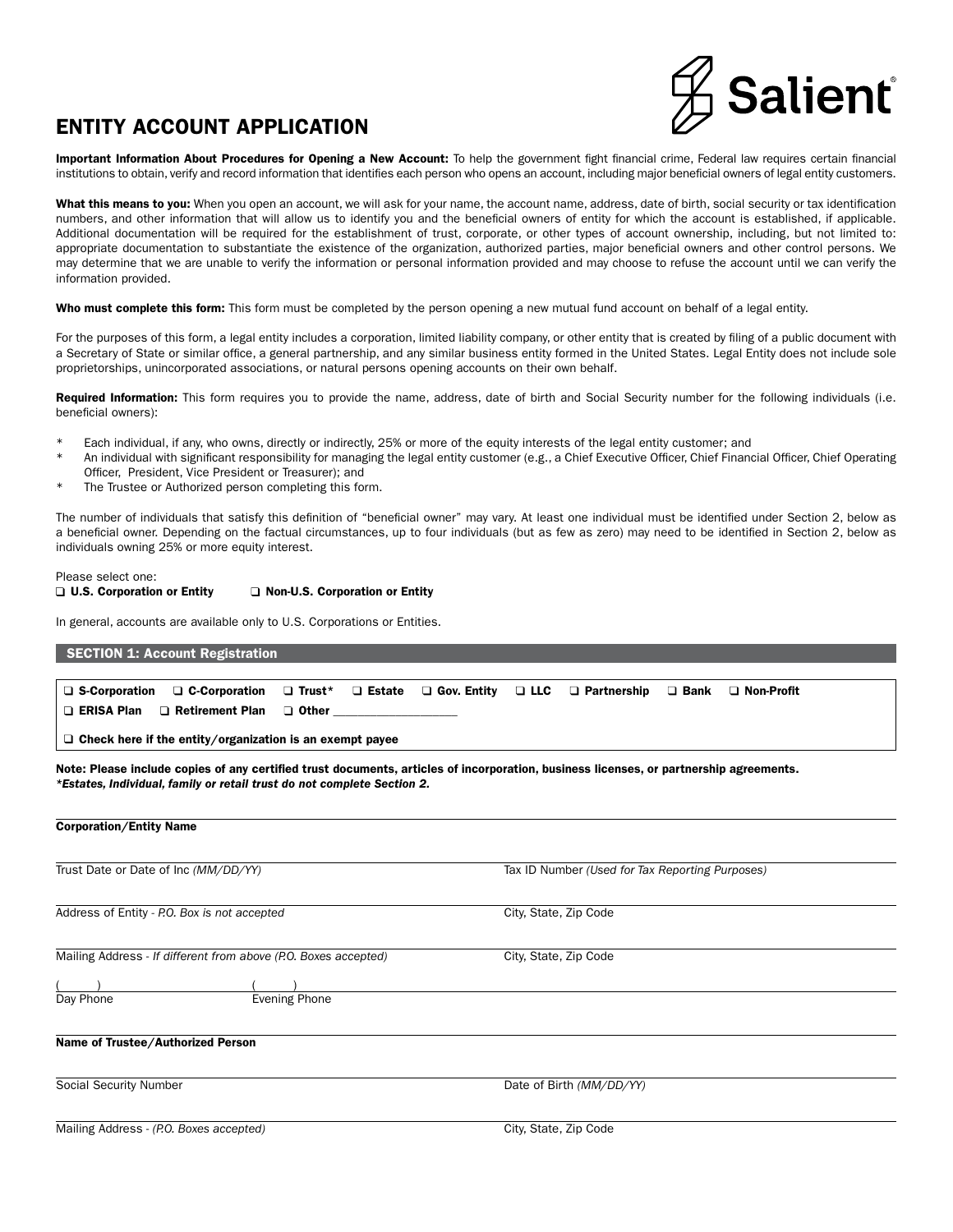| <b>SECTION 1: Account Registration (continued)</b>                       |                     |                                                                                              |                                                                                                                                                                  |
|--------------------------------------------------------------------------|---------------------|----------------------------------------------------------------------------------------------|------------------------------------------------------------------------------------------------------------------------------------------------------------------|
|                                                                          |                     |                                                                                              |                                                                                                                                                                  |
| Name of Co-Trustee/Authorized Person                                     |                     |                                                                                              |                                                                                                                                                                  |
| <b>Social Security Number</b>                                            |                     |                                                                                              | Date of Birth (MM/DD/YY)                                                                                                                                         |
| Mailing Address - (P.O. Boxes accepted)                                  |                     |                                                                                              | City, State, Zip Code                                                                                                                                            |
| <b>SECTION 2: Beneficial Owners</b>                                      |                     |                                                                                              |                                                                                                                                                                  |
| documentation requirement, please state the exemption here:              |                     |                                                                                              | Failure to provide information required below may prevent the timely establishment of the account. If you believe that your entity is exempt from this           |
|                                                                          |                     | Individuals with control over the entity (regardless of trading authority for this account). | If it is determined that this exemption is not applicable, you will be required to provide the information requested to establish the account.                   |
| of one individual must be named unless an exemption is identified above. |                     |                                                                                              | Individuals listed in this section are not authorized signatories for this account unless separate trading authorization and signors list is provided. A minimum |
| $\Box$ Control Person same as Section 1.                                 |                     |                                                                                              |                                                                                                                                                                  |
| Country of Citizenship:                                                  | $\Box$ U.S. Citizen |                                                                                              |                                                                                                                                                                  |
| Name                                                                     |                     |                                                                                              |                                                                                                                                                                  |
| <b>Social Security Number</b>                                            |                     |                                                                                              | Date of Birth (MM/DD/YY)                                                                                                                                         |
| Address of Residence - P.O. Box is not accepted                          |                     |                                                                                              | City, State, Zip Code                                                                                                                                            |
| Country of Citizenship:                                                  | $\Box$ U.S. Citizen | $\Box$ Other $\Box$                                                                          |                                                                                                                                                                  |
| Name                                                                     |                     |                                                                                              |                                                                                                                                                                  |
| <b>Social Security Number</b>                                            |                     |                                                                                              | Date of Birth (MM/DD/YY)                                                                                                                                         |
| Address of Residence - P.O. Box is not accepted                          |                     |                                                                                              | City, State, Zip Code                                                                                                                                            |
| Country of Citizenship:                                                  | $\Box$ U.S. Citizen |                                                                                              |                                                                                                                                                                  |
| Name                                                                     |                     |                                                                                              |                                                                                                                                                                  |
| Social Security Number                                                   |                     |                                                                                              | Date of Birth (MM/DD/YY)                                                                                                                                         |
| Address of Residence - P.O. Box is not accepted                          |                     |                                                                                              | City, State, Zip Code                                                                                                                                            |
| Individuals with 25% or More Equity Interest of the Entity               |                     |                                                                                              |                                                                                                                                                                  |
| $\Box$ Same as Listed Above.                                             |                     |                                                                                              | If direct Beneficial Owner is Entity, please provide further documentation of underlying Beneficial Owners.                                                      |

 $\square$  If no Beneficial Owners hold greater than 25%, check here.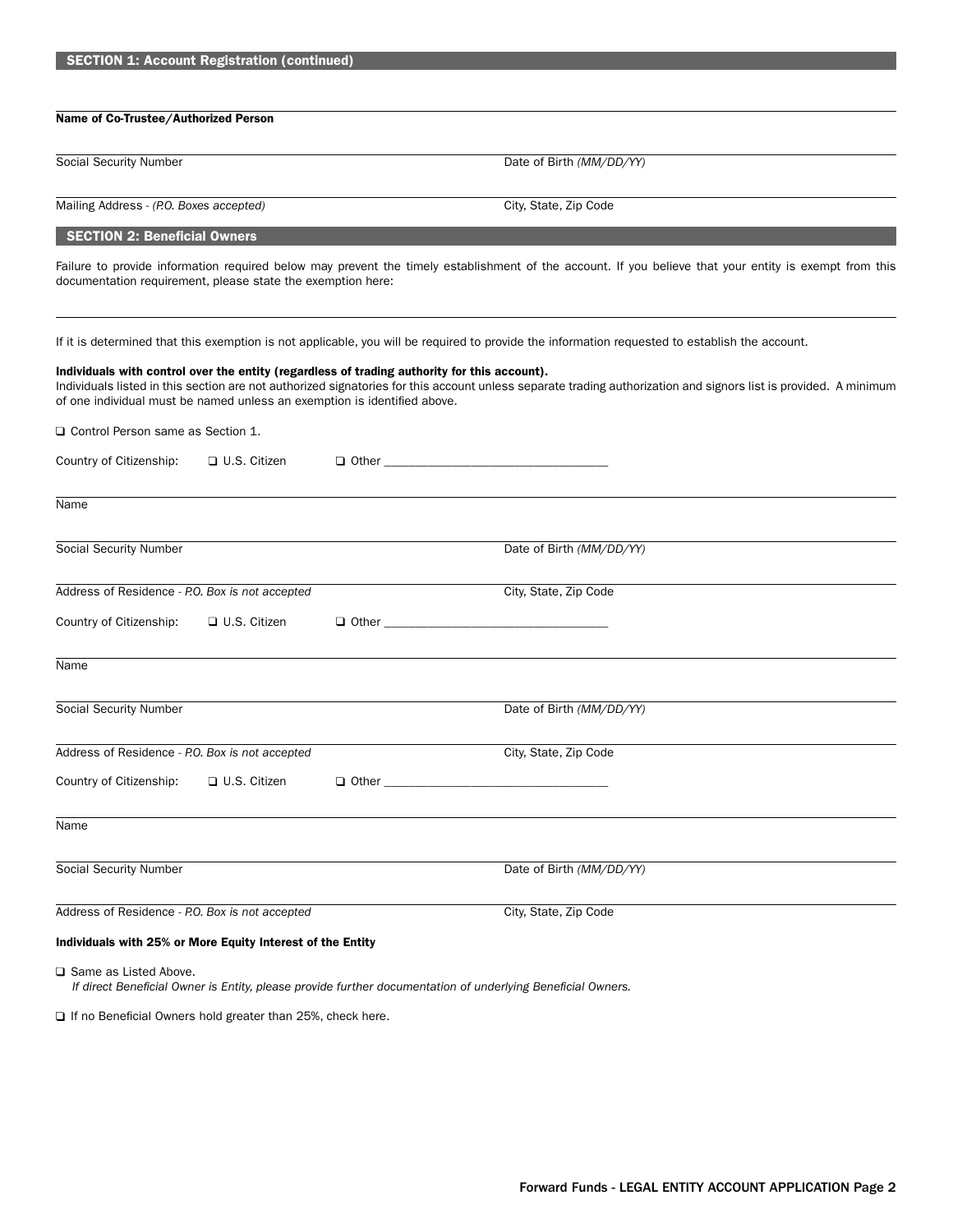| <b>SECTION 2: Beneficial Owners (continued)</b> |                     |                       |                          |  |  |  |
|-------------------------------------------------|---------------------|-----------------------|--------------------------|--|--|--|
| Country of Citizenship:                         | $\Box$ U.S. Citizen |                       | $\Box$ Other $\Box$      |  |  |  |
| Name                                            |                     |                       |                          |  |  |  |
| Social Security Number                          |                     |                       | Date of Birth (MM/DD/YY) |  |  |  |
| Address of Residence - P.O. Box is not accepted |                     |                       | City, State, Zip Code    |  |  |  |
| Country of Citizenship:                         | U.S. Citizen        |                       |                          |  |  |  |
| Name                                            |                     |                       |                          |  |  |  |
| Social Security Number                          |                     |                       | Date of Birth (MM/DD/YY) |  |  |  |
| Address of Residence - P.O. Box is not accepted |                     |                       | City, State, Zip Code    |  |  |  |
| Country of Citizenship:                         | □ U.S. Citizen      |                       |                          |  |  |  |
| Name                                            |                     |                       |                          |  |  |  |
| Social Security Number                          |                     |                       | Date of Birth (MM/DD/YY) |  |  |  |
| Address of Residence - P.O. Box is not accepted |                     |                       | City, State, Zip Code    |  |  |  |
| Country of Citizenship:                         | □ U.S. Citizen      |                       | $\Box$ Other $\Box$      |  |  |  |
| Name                                            |                     |                       |                          |  |  |  |
| Social Security Number                          |                     |                       | Date of Birth (MM/DD/YY) |  |  |  |
| Address of Residence - P.O. Box is not accepted |                     | City, State, Zip Code |                          |  |  |  |
| <b>SECTION 3: Investment Selection</b>          |                     |                       |                          |  |  |  |

Call our Shareholder Services Department at 1-800-999-6809 for wiring instructions.

□ Check - Make your check payable to Forward Funds and enclose it with your application. We do not accept third party checks (see prospectus for acceptable method of payment). You will receive a NAV the day your check is received by the transfer agent.

| <b>Fund Name</b> | <b>Fund Number</b> | <b>Ticker</b> | <b>Amount</b> | or | Percent | % |
|------------------|--------------------|---------------|---------------|----|---------|---|
|                  |                    | ፍ             |               |    |         | % |
|                  |                    |               |               |    |         | % |
|                  |                    |               |               |    |         | % |
|                  |                    |               |               |    |         | % |
|                  |                    |               |               |    |         | % |
|                  |                    |               |               |    |         | % |
|                  |                    |               |               |    |         | % |
|                  |                    | \$            |               |    |         | % |
|                  |                    |               |               |    |         | % |
| <b>Total</b>     |                    |               |               |    | 100     | % |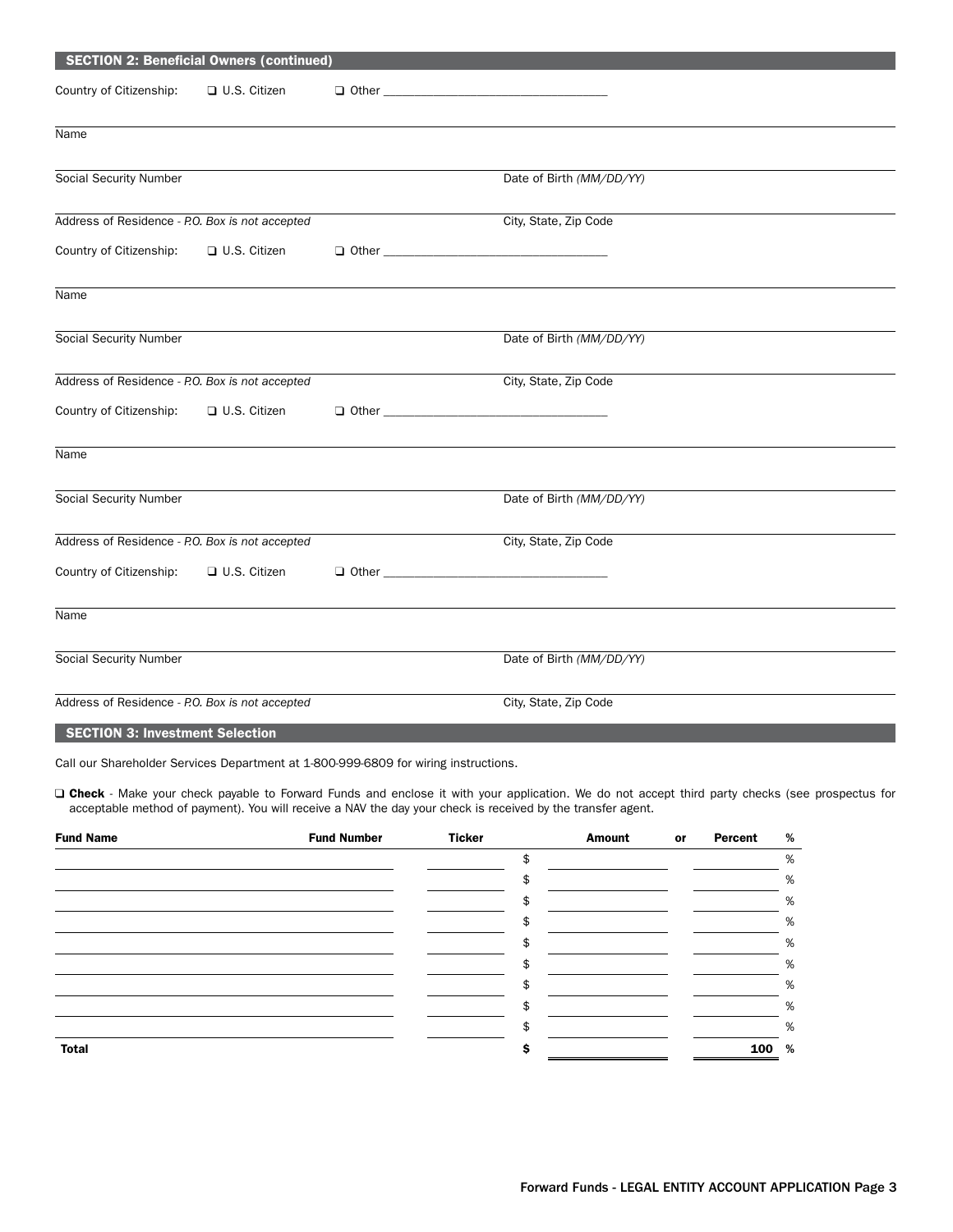#### SECTION 4: Distribution Options

All dividends and capital gains will be reinvested unless otherwise indicated below.

Dividend distribution:  $\square$  Cash Capital Gains distribution:  $\square$  Cash

 $\square$  Check here if you would like cash distributions deposited directly to your bank account.

Please provide bank information in Section 5, if applicable.

# SECTION 5: Bank Information

To be used in accordance with direct deposit, purchase or redemption instructions received.

Account type:  $\Box$  Checking  $\Box$  Savings

Name on Bank Account

Bank Name **ABA Routing Number** *(First 9 digits at the bottom of the check or deposit slip)* 

Bank Account Number *(Second set of numbers at the bottom of check or deposit slip)*

#### Please attach a voided check or savings deposit slip from the specified bank account.

I authorize Forward Funds to initiate credit and debit entries to my account at the bank that I have indicated. I further agree that Forward Funds will not be held accountable for any loss, liability, or expense for acting upon my instructions. It is understood that this authorization may be terminated by me at any time by written notification to Forward Funds. The termination request will be effective as soon as Forward Funds has had reasonable time to act upon it.

#### SECTION 6: Telephone Privileges

You will have the option of placing telephone transactions and maintenance requests by speaking with our associates unless indicated here:

**I DO NOT** want any telephone privileges and will submit signed requests in writing.

# SECTION 7: Cost Basis Method

Applies to tax reportable account types only. The cost basis of covered shares, generally shares acquired on or after January 1, 2012, is determined using the fund's default method, unless you elect a different method below. Please check one box.

| O AVEIDED COST (ACST) DETAIL COST DASIS INTELLIOU |  |
|---------------------------------------------------|--|
| $\Box$ Last In, First Out (LIFO)                  |  |
| $\Box$ High Cost (HIFO)                           |  |
| $\Box$ Specific Share Identification (SLID)       |  |
| Secondary Method*                                 |  |
|                                                   |  |

rage Cost (ACST) Default Cost Basis Method  $\Box$  First In, First Out (FIFO) **Low Cost (LOFO) Light Cost Gain Utilization (LGUT)** 

\*If you elect Specific Share Identification, you may also elect a Secondary Method, other than Average Cost, that will apply when lots are not specified. If a Secondary Method is not elected, the default is FIFO.

The method you elect will apply to covered shares for funds established under this account, including funds you may acquire at a later date, unless you instruct us otherwise. If available, cost basis for noncovered shares, generally shares acquired before January 1, 2012, is determined using the Average Cost method. Non-covered shares are redeemed prior to covered shares unless otherwise specified at the time of the redemption.

To determine which cost basis method is appropriate for your tax situation, please consult a qualified tax professional.

### $S_{\rm ISC}$  SECTION 8: Signature(s)  $S_{\rm ISC}$ SECTION 8: Signature(s)

I have received and read the Prospectus and the Privacy Policy for the Funds in which I am investing and agree to the terms therein. I am responsible for reading the prospectus and Statement of Additional Information, or supplements thereto of any fund into which I exchange.

I authorize Forward Funds, and it's agents to act upon instructions (by phone, in writing or other means) believed to be genuine for this account or any account into which exchanges are made. I agree that neither Forward Funds nor its agents and affiliates will be liable for any loss, cost or expense for acting on such instructions, provided the Fund employs reasonable procedures to confirm that instructions are genuine.

I certify that the beneficial owner information provided is true and correct and that I am authorized to act on behalf of the legal entity.

Per state requirements, possession or ownership of property may be transferred to the appropriate state if no activity occurs in the account within the time period specified by state law.